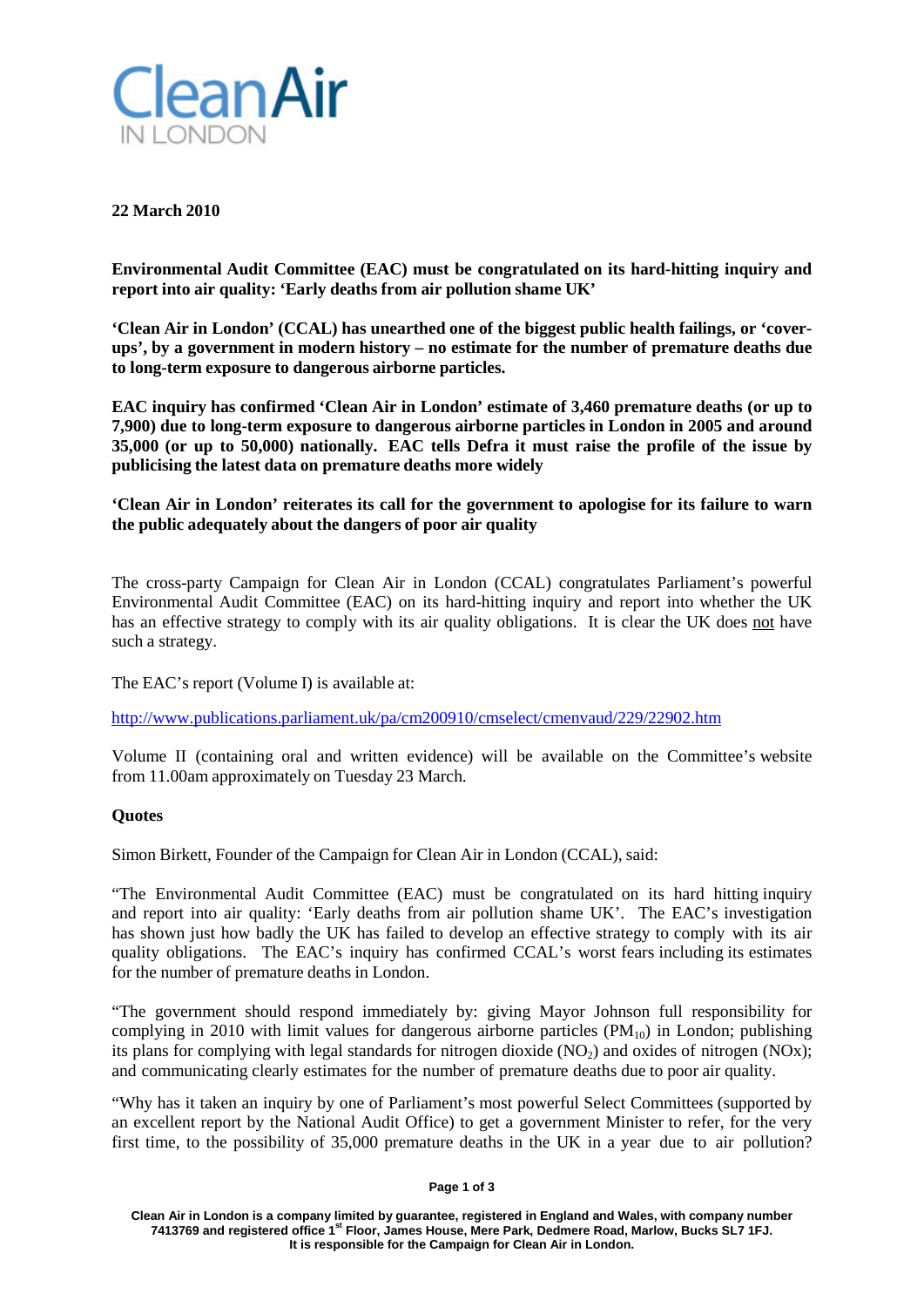

Why has the government never published an estimate for the number of premature deaths due to long-term exposure to dangerous airborne particles?

"The highest government number we have heard before was 'up to 24,000 deaths per year (nine times more than traffic fatalities)' – which was repeated in a Ministerial speech on 17 September 2009. A Freedom of Information request by CCAL confirmed the 'up to 24,000' number used in the speech last year was based on 1998 estimates for the health impact of 'short-term' exposure to air pollution (which comprised 8,100 premature deaths due to dangerous airborne particles; 3,500 due to sulphur dioxide; and between 700 and 12,500 due to ozone). It is clear the government knew as early as 2001 that long-term exposure to dangerous airborne particles was responsible for many times more premature deaths than short-term exposure.

"Under intense questioning as part of this EAC inquiry, Professor Frank Kelly – one of the UK's most respected health experts – confirmed the likelihood of around 35,000 premature deaths in the UK in 2005 due to long-term exposure to dangerous airborne particles alone. Professor Kelly mentioned also a European estimate of some 50,000 for such deaths for the UK. Even allowing for some overlap between the number of premature deaths due to short- term and long-term exposure, and perhaps between different types of pollutants, it is clear the EAC inquiry has confirmed officially – for the first time – the full scale of the UK's air quality problem. The EAC says people are dying up to nine years early in 'hotspots'.

"We should remember too that, even if the UK achieved clean air tomorrow, people would still continue to die prematurely due to their earlier exposure to dangerous airborne particles. Only over time, as a population generation lived its whole life free from air pollution, would people reach their full potential life expectancy.

"It is very odd the government has never published an estimate for the number of premature deaths due to long-term exposure to dangerous airborne particles in the UK. The government's omission is particularly odd given the European Commission, the European Environment Agency, the US's Environmental Protection Agency and the World Health Organisation have all published such numbers in recent years as part of their communications to warn the public about the dangers of air pollution.

"The Campaign for Clean Air in London is therefore repeating its call for the government to apologise for not warning the public, as it should have done, about the full extent of the health risks of poor air quality after its failure to publish, or its 'covering-up' of, an estimate for the number of premature deaths due to long-term exposure to dangerous airborne particles. Evidence heard by the EAC has confirmed the estimates provided by CCAL to the EAC last December including those of 3,460 and up to 7,900 premature deaths due to dangerous airborne particles in London in 2005 alone.

"CCAL wishes to record its thanks particularly to: Tim Yeo MP (Chair, Conservative); Martin Horwood MP and Jo Swinson MP (Liberal Democrat); Mark Lazarowicz MP and Dr Desmond Turner MP (Labour); and Gordon Clarke, Nick Davies and Edward White for their outstanding contributions to this inquiry."

### **Notes:**

1. Environmental Audit Committee inquiry into Air Quality

#### **Page 2 of 3**

**Clean Air in London is a company limited by guarantee, registered in England and Wales, with company number 7413769 and registered office 1st Floor, James House, Mere Park, Dedmere Road, Marlow, Bucks SL7 1FJ. It is responsible for the Campaign for Clean Air in London.**